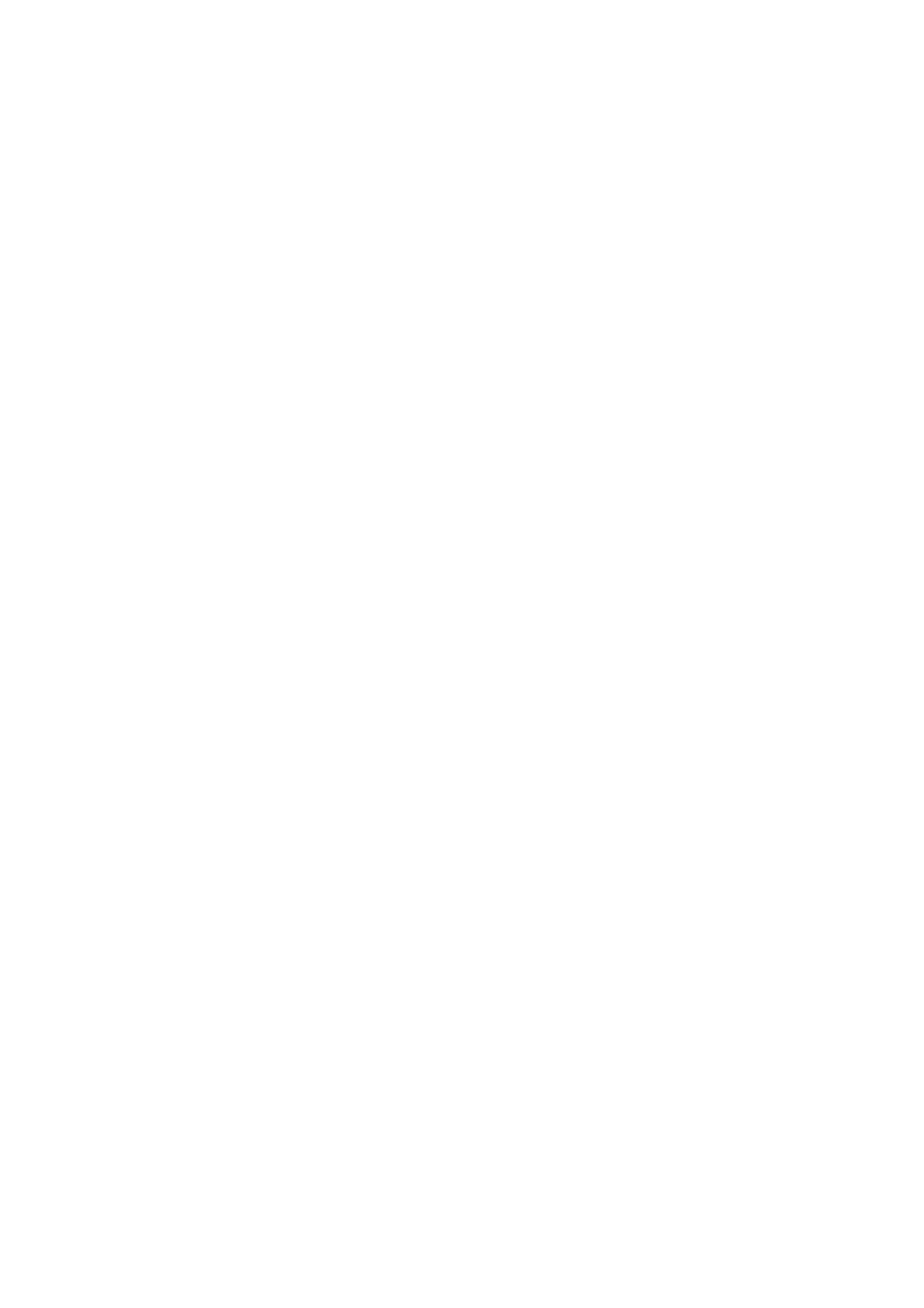Western Australia

# **Police Appeal Board (Election) Regulations 2007**

#### **CONTENTS**

- 1. Citation
- 2. Terms used in these regulations
- 3. Request for election
- 4. Returning officer and other officers
- 5. Time and place for nominations
- 6. Notice of election
- 7. Nominations
- 8. Candidate's profile
- 9. Withdrawal of nomination
- 10. Candidate elected unopposed
- 11. No candidate nominates
- 12. Death of candidate
- 13. Fixing of dates relating to the election
- 14. Election to be held by postal ballot
- 15. Electoral roll
- 16. Form of ballot paper and ballot paper envelope<br>17. Form of declaration
- Form of declaration
- 18. Issue of ballot papers
- 19. Issue of duplicate ballot paper or ballot paper envelope
- 20. How to mark ballot paper
- 21 Ballot Box
- 22. Scrutineers
- 23. Post Office box for receipt of ballot papers
- 24. Scrutiny
- 25. Method of count
- 26. Informal ballot papers
- 27. Recount of ballot papers
- 28. Declaration of result
- 29. Preservation and custody of election material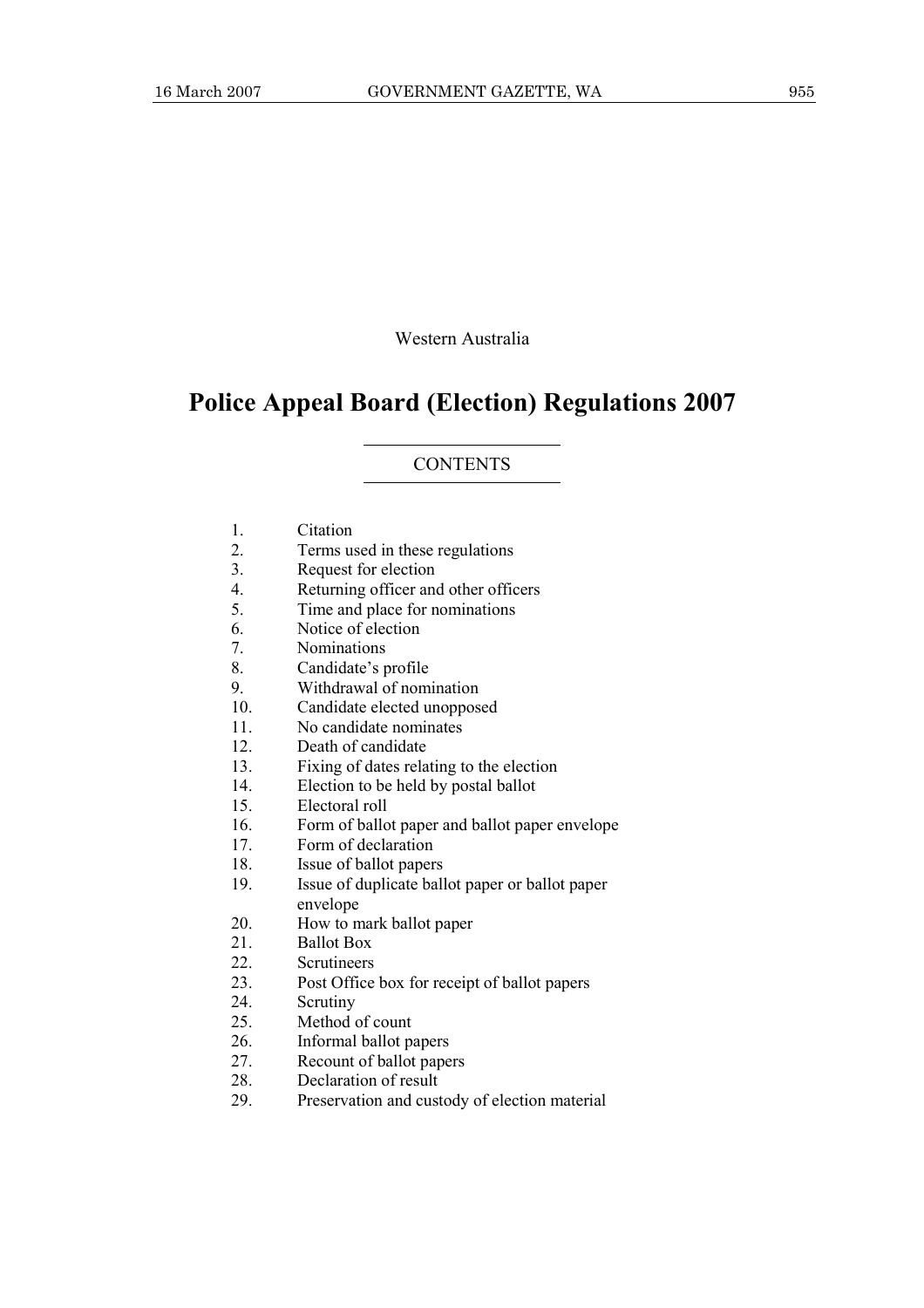## **Contents**

| 30.                 | The Police Appeal Board Regulations amended          |
|---------------------|------------------------------------------------------|
|                     | Schedule 1 – Forms                                   |
| $\overline{1}$<br>2 | Nomination by candidate<br>Appointment of scrutineer |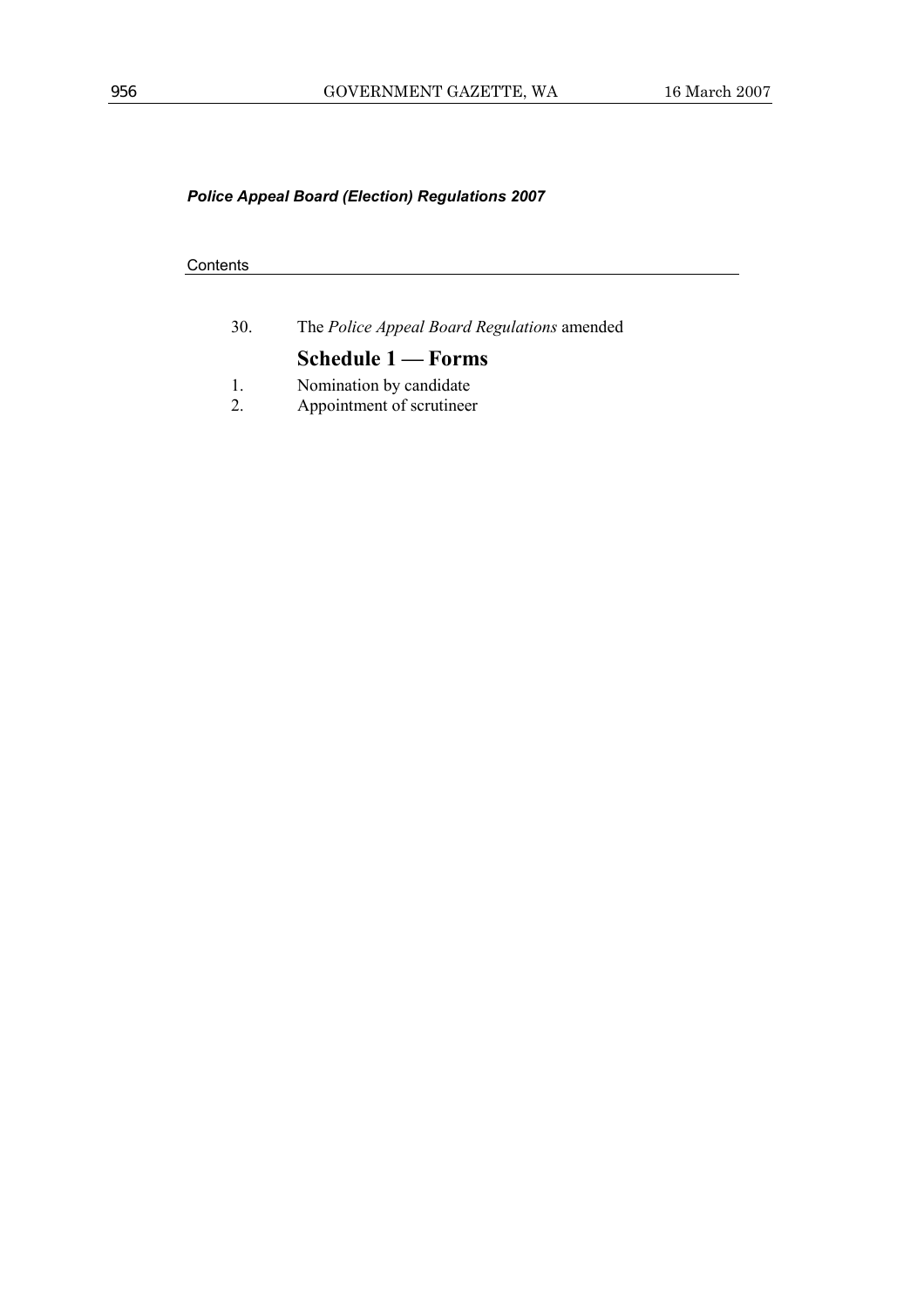Police Act 1892

# **Police Appeal Board (Election) Regulations 2007**

Made by the Governor in Executive Council.

# **1. Citation**

 These regulations are the *Police Appeal Board (Election) Regulations 2007*.

#### **2. Terms used in these regulations**

In these regulations, unless the contrary intention appears —

- **"assistant"** means a person appointed under regulation 4(3) or  $(4)$ ;
- **"Board"** has the meaning given to that term in the Act section 33A;
- **"election"** means the election of a member of the Police Force to be a member of the Board under the Act section  $33B(2)(c)$ ;
- **"Electoral Commissioner"** has the meaning given to that term in the *Electoral Act 1907* section 4(1);
- **"expiry day"** means the day on which the member's office referred to in the Act section 33B(2)(c) becomes vacant by the effluxion of time;
- **"Form"**, if followed by a number, means the form of that number in Schedule 1 completed in accordance with these regulations;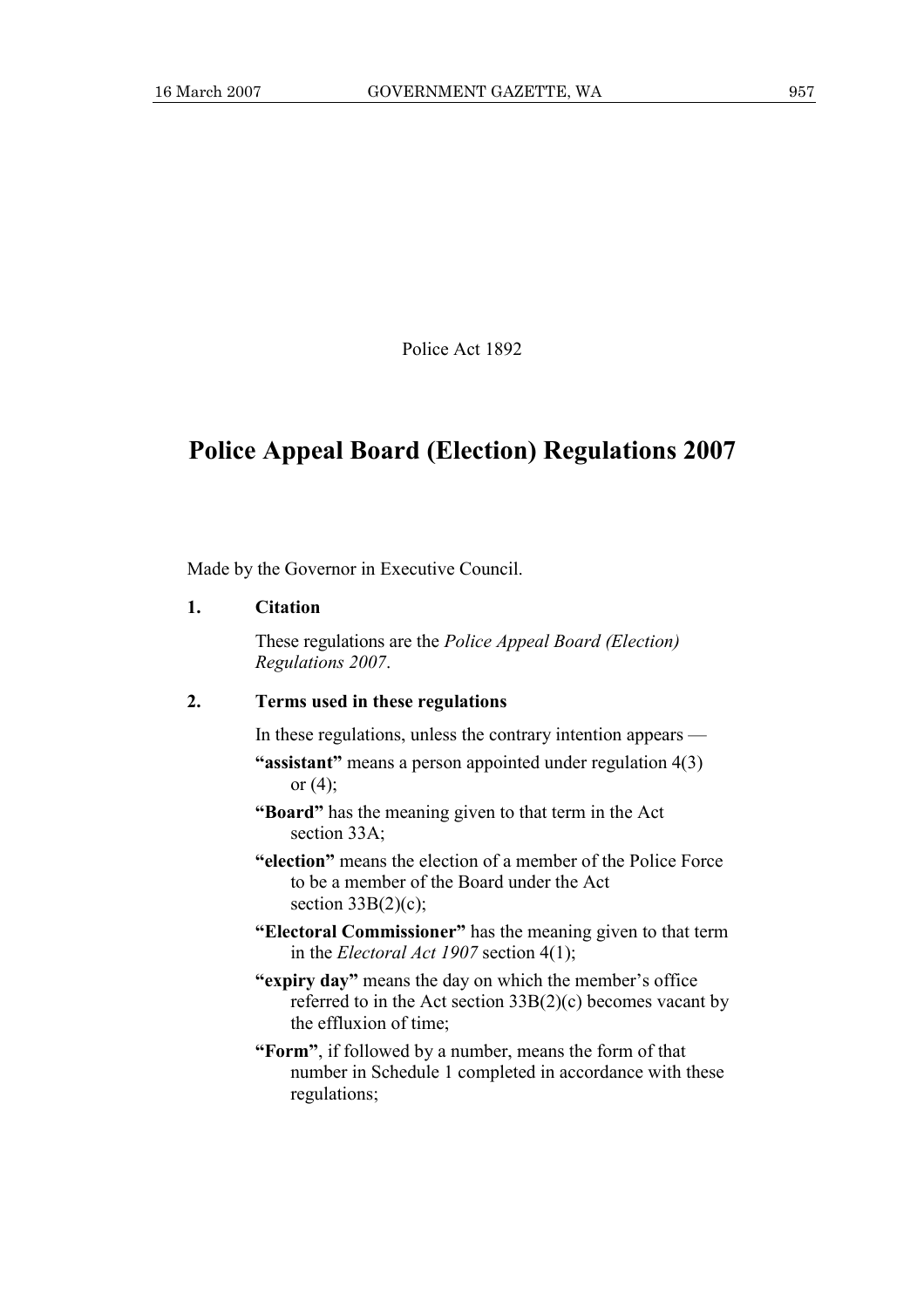| "member" means a person elected under the Act<br>section $33B(2)(c)$ ;                                                                                                                                                                                                                                                   |
|--------------------------------------------------------------------------------------------------------------------------------------------------------------------------------------------------------------------------------------------------------------------------------------------------------------------------|
| "notice of election" means the notice published or sent under<br>regulation $6(1)$ ;                                                                                                                                                                                                                                     |
| "returning officer", in relation to an election, means the person<br>appointed or holding office as returning officer under<br>regulation $4(1)$ or $(2)$ ;                                                                                                                                                              |
| "scrutineer" means a person appointed under regulation 22(1);                                                                                                                                                                                                                                                            |
| "secretary" means the person appointed under the Act<br>section 33D to be secretary to the Board.                                                                                                                                                                                                                        |
| <b>Request for election</b>                                                                                                                                                                                                                                                                                              |
| Not less than 2 months before the expiry day, the secretary is to<br>request the Electoral Commissioner to conduct the election.                                                                                                                                                                                         |
| Returning officer and other officers                                                                                                                                                                                                                                                                                     |
| On receipt of a request under regulation 3, the Electoral<br>Commissioner may appoint a returning officer to be responsible<br>for conducting the election.                                                                                                                                                              |
| If the Electoral Commissioner has not appointed a returning<br>officer on or before the day 6 weeks before the expiry day, the<br>secretary of the Police Union of Workers of Western Australia<br>is by virtue of the operation of this subregulation the returning<br>officer responsible for conducting the election. |
| If the Electoral Commissioner appoints a returning officer under<br>subregulation (1), the Electoral Commissioner may appoint<br>other officers to assist the returning officer to conduct the<br>election.                                                                                                              |
| If the secretary of the Police Union of Workers of Western<br>Australia is the returning officer by virtue of the operation of<br>subregulation (2), the secretary may appoint other persons to<br>assist him or her to conduct the election.                                                                            |
|                                                                                                                                                                                                                                                                                                                          |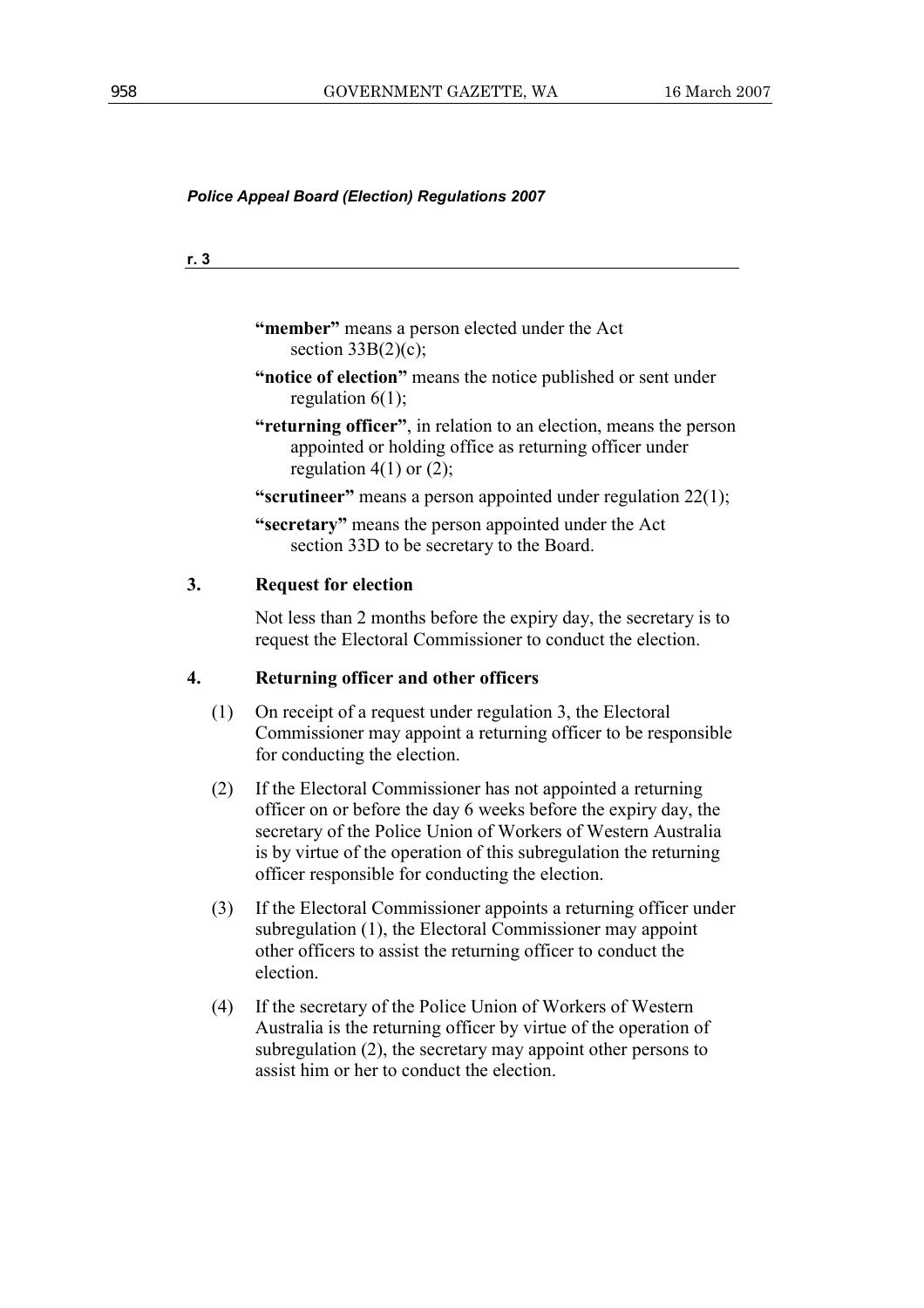**r. 5**

 (5) A person must not be appointed under subregulation (1), (3) or (4) if the person is a candidate, or a person eligible to vote, in the election.

## **5. Time and place for nominations**

- (1) The returning officer must, having regard to  $-$ 
	- (a) the expiry day; and
	- (b) the time required to lodge nominations; and
	- (c) the time required to conduct the election,

 determine the dates and times for opening and closing the period for lodging nominations of candidates for the election.

 (2) The returning officer must determine the place at which nominations of candidates for the election must be lodged.

#### **6. Notice of election**

- (1) The returning officer must, not less than 14 days and not more than 21 days before the opening date for lodging nominations for an election, cause notice of the election to be —
	- (a) published in the *Police Gazette*; or
	- (b) sent to all members of the Police Force by post.
- (2) The notice of election must
	- (a) state that the election is to be conducted; and
	- (b) invite persons to nominate as a candidate for the election; and
	- (c) give details of where the form on which nominations are to be made can be obtained; and
	- (d) give details of the place where nominations must be lodged; and
	- (e) specify the opening and closing dates and times for the period for lodging nominations; and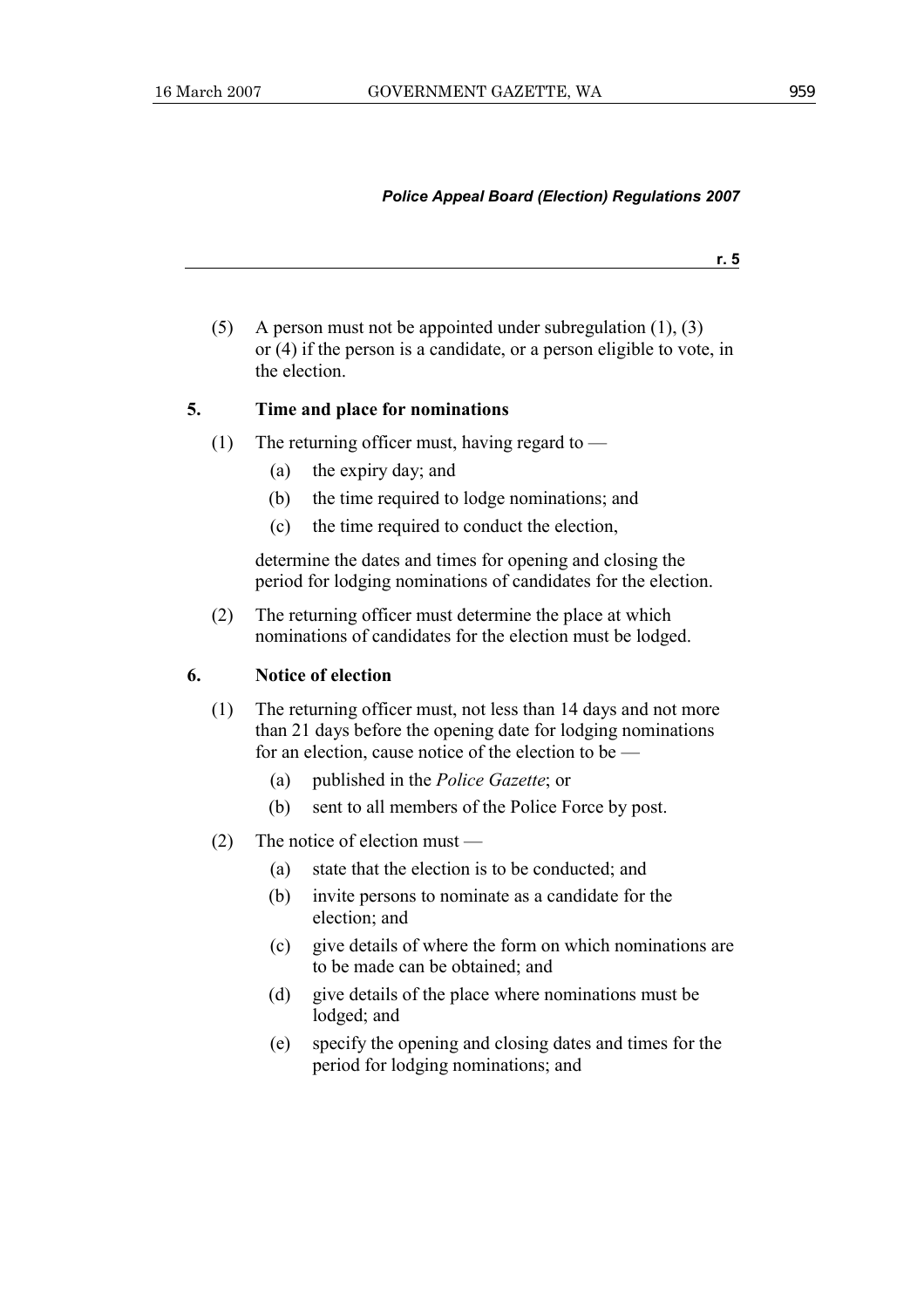#### **r. 7**

 (f) state that a candidate must be a member of the Police Force.

## **7. Nominations**

- (1) The nomination of a person as a candidate for the election
	- (a) must be made in the form of Form 1; and
	- (b) must be signed by the person; and
	- (c) must specify the candidate's name to be used on the ballot paper, which must include the candidate's surname and one or more of the candidate's given names; and
	- (d) must be lodged at the place specified in the notice of election; and
	- (e) must be lodged
		- (i) after the date and time specified in the notice of election for the opening of nominations; and
		- (ii) before the date and time specified in the notice of election for the close of nominations;

and

- (f) may be accompanied by a candidate's profile prepared in accordance with regulation 8.
- (2) The returning officer may reject a nomination that does not conform with subregulation  $(1)(a)$  to  $(e)$ .
- (3) Before rejecting a nomination under subregulation (2), the returning officer may, by notice in writing to the person who nominated as a candidate, give the person an opportunity to remedy the defect within a period specified by the returning officer in the notice.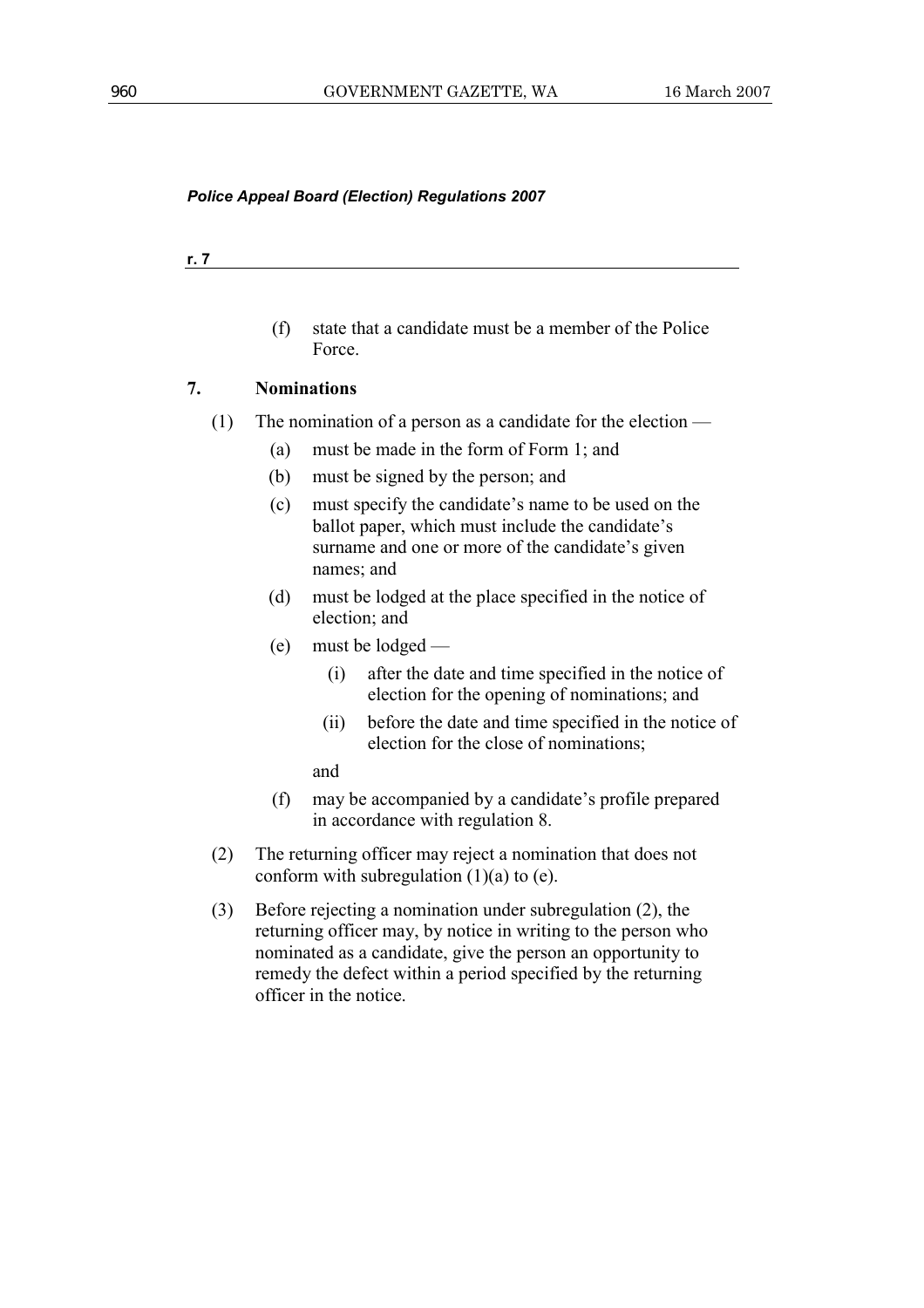**r. 8**

# **8. Candidate's profile**

A candidate's profile —

- (a) must be in the English language and must not contain more than 150 words; and
- (b) must be confined to biographical information about the candidate and a statement of the candidate's policies or beliefs; and
- (c) must be hand written, typed or printed on a single A4 page; and
- (d) must include the candidate's name in the form in which he or she has asked for it to be used on the ballot paper and details of an address where he or she can be contacted; and
- (e) may include other contact details such as a telephone number or email address; and
- (f) may include a photograph (passport size) of the proposed candidate's head or head and shoulders, taken not less than 6 months before the date of the nomination.

# **9. Withdrawal of nomination**

 A candidate for an election may, by notice in writing signed by the candidate and lodged with the returning officer before the date and time specified in the notice of election for the close of nominations, withdraw the person's nomination and the nomination is taken to have been withdrawn accordingly.

#### **10. Candidate elected unopposed**

 If only one candidate duly nominates for the election, the returning officer is to declare that candidate elected unopposed.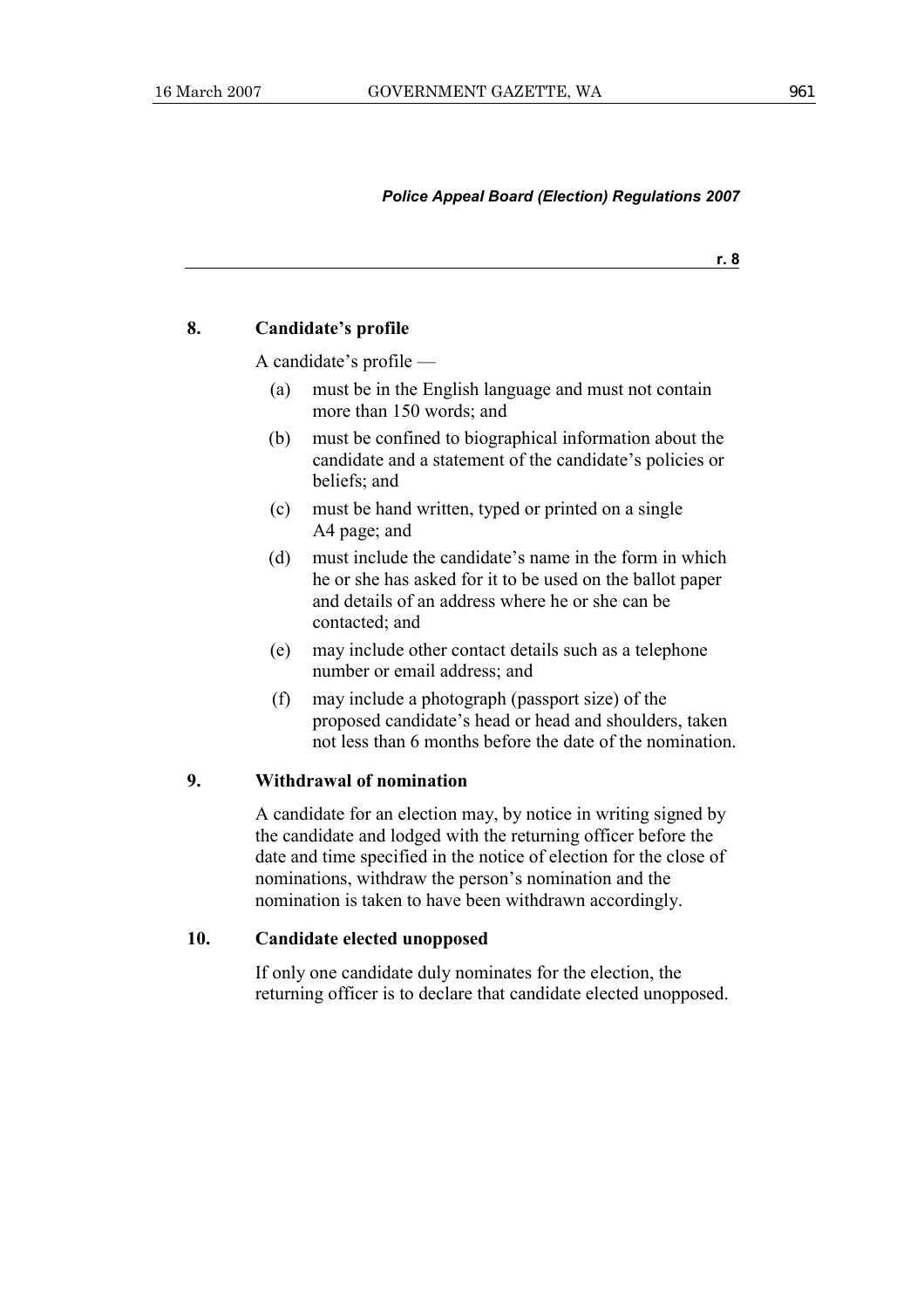**r. 11**

#### **11. No candidate nominates**

 If no candidate duly nominates for the election, the returning officer is to recommence the election process by —

- (a) determining the dates and times for opening and closing the period for lodging nominations of candidates for the election and the place at which nominations of candidates for the election must be lodged in accordance with regulation 5; and
- (b) causing a notice of election to be published in accordance with regulation 6.

#### **12. Death of candidate**

- (1) If a candidate dies before the date and time specified in the notice of election for the close of nominations, his or her name must not be included in the ballot paper for the election and the election may proceed.
- (2) If a candidate dies after the date and time specified in the notice of election for the close of nominations but before postal votes are dispatched, voting must not take place for the election and a fresh election must be held.
- (3) If a candidate dies after the dispatch of postal votes but before the close of polling —
	- (a) votes must not be counted in respect of the election; and
	- (b) the ballot papers must be placed in a sealed parcel and a fresh election must be held.
- (4) If the candidate elected dies after the close of polling but before the declaration of the poll, the candidate with the second highest number of votes recorded in his or her favour after the distribution of preferences, if any, is to be declared elected.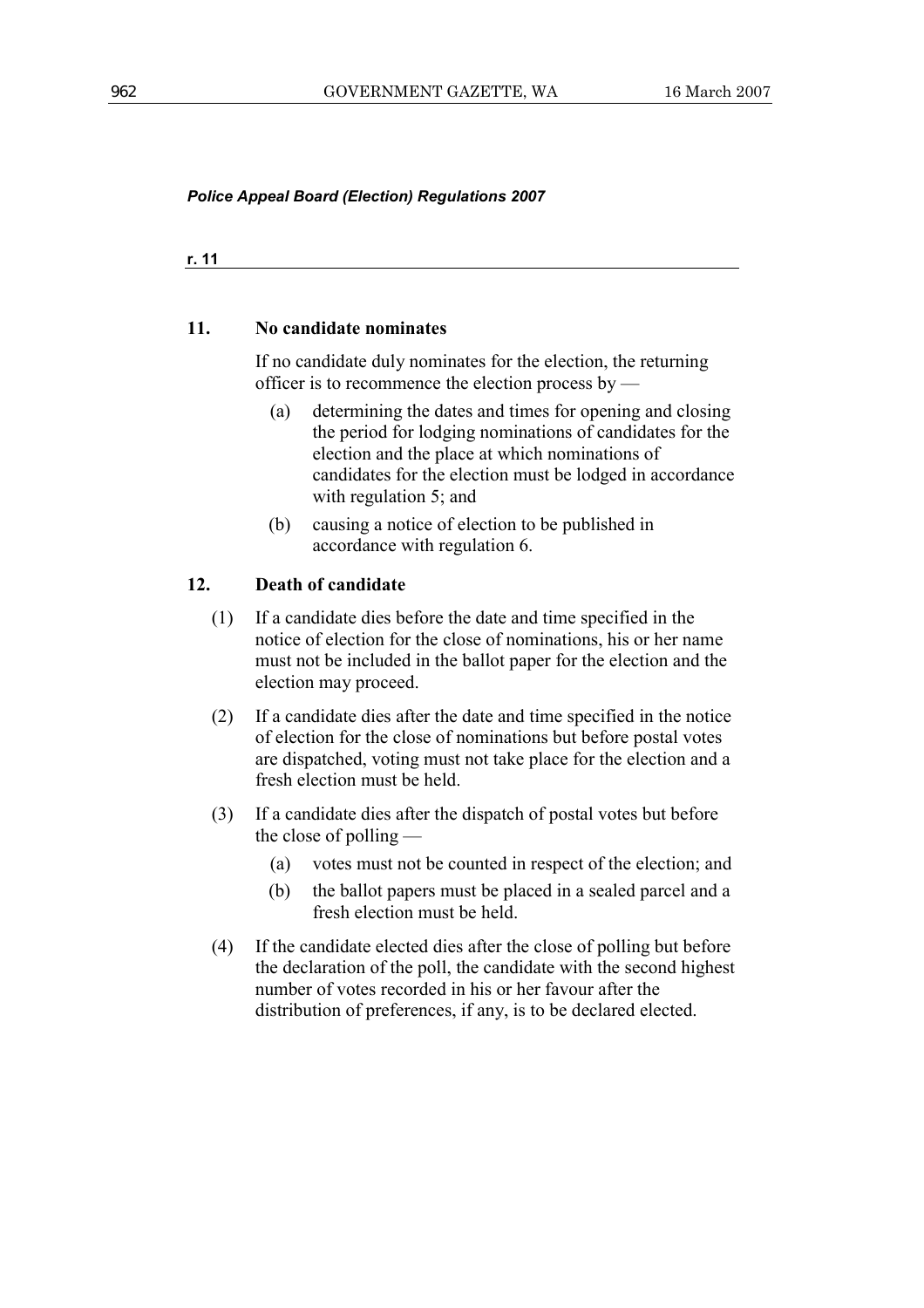**r. 13**

- (5) If under this regulation a fresh election must be held, the returning officer is to —
	- (a) determine the dates and times for opening and closing the period for lodging nominations of candidates for the election and the place at which nominations of candidates for the election must be lodged in accordance with regulation 5; and
	- (b) cause a notice of election to be published in accordance with regulation 6.

#### **13. Fixing of dates relating to the election**

 If more than one candidate duly nominates for the election, the returning officer is to —

- (a) hold an election; and
- (b) fix the date for issuing ballot papers and the date and time of the close of the ballot having regard to —
	- (i) the expiry day; and
	- (ii) the time required to send and return ballot papers by post; and
	- (iii) the time required to complete the election.

# **14. Election to be held by postal ballot**

An election is to be held by postal ballot.

# **15. Electoral roll**

- (1) The date and time for the close of the electoral roll is the date and time for the close of the period for lodging nominations.
- (2) The electoral roll, which is a list of all members of the Police Force, must be certified by the secretary as containing the correct names and addresses of the members.
- (3) If an election is to be held, the secretary is to provide the returning officer, immediately following the close of the period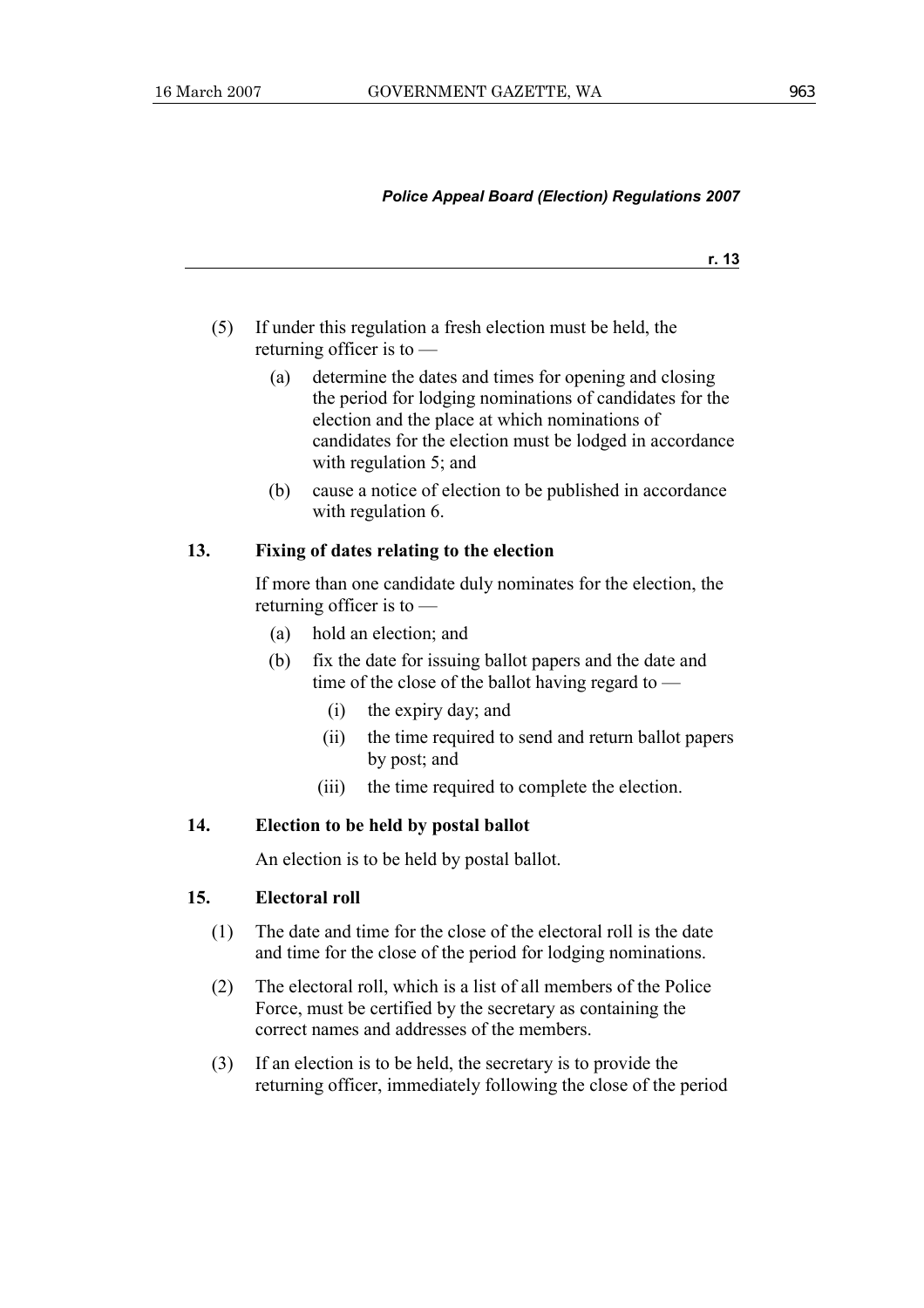#### **r. 16**

for lodging nominations, with a certified copy of the electoral roll for the election in the format specified by the returning officer.

- (4) After the electoral roll is provided to the returning officer, the secretary is to provide the returning officer with the name and address of any person who has been omitted in error from the roll and the returning officer must add that person's name and address to the electoral roll.
- (5) The secretary is to provide the returning officer with the name of any person who ceases to be a member of the Police Force after the electoral roll is provided to the returning officer and the returning officer must delete that person's name and address from the electoral roll.
- (6) The returning officer is, from the day on which the electoral roll is provided until the day on which the result of the election is declared, to cause the roll to be made available for inspection by members of the Police Force at the offices of the returning officer during normal office hours.

# **16. Form of ballot paper and ballot paper envelope**

- (1) A ballot paper must be printed on security paper.
- (2) The returning officer is to draw lots to determine the order in which the candidates names are to be placed on the ballot paper.
- (3) The returning officer is to include on the ballot paper information and instructions to the voter with respect to the following matters —
	- (a) the title of the office to which the election relates;
	- (b) the names of the candidates as determined in accordance with subregulation  $(2)$ ;
	- (c) the date and time of the close of the ballot;
	- (d) how to mark the ballot paper in order to record a formal vote.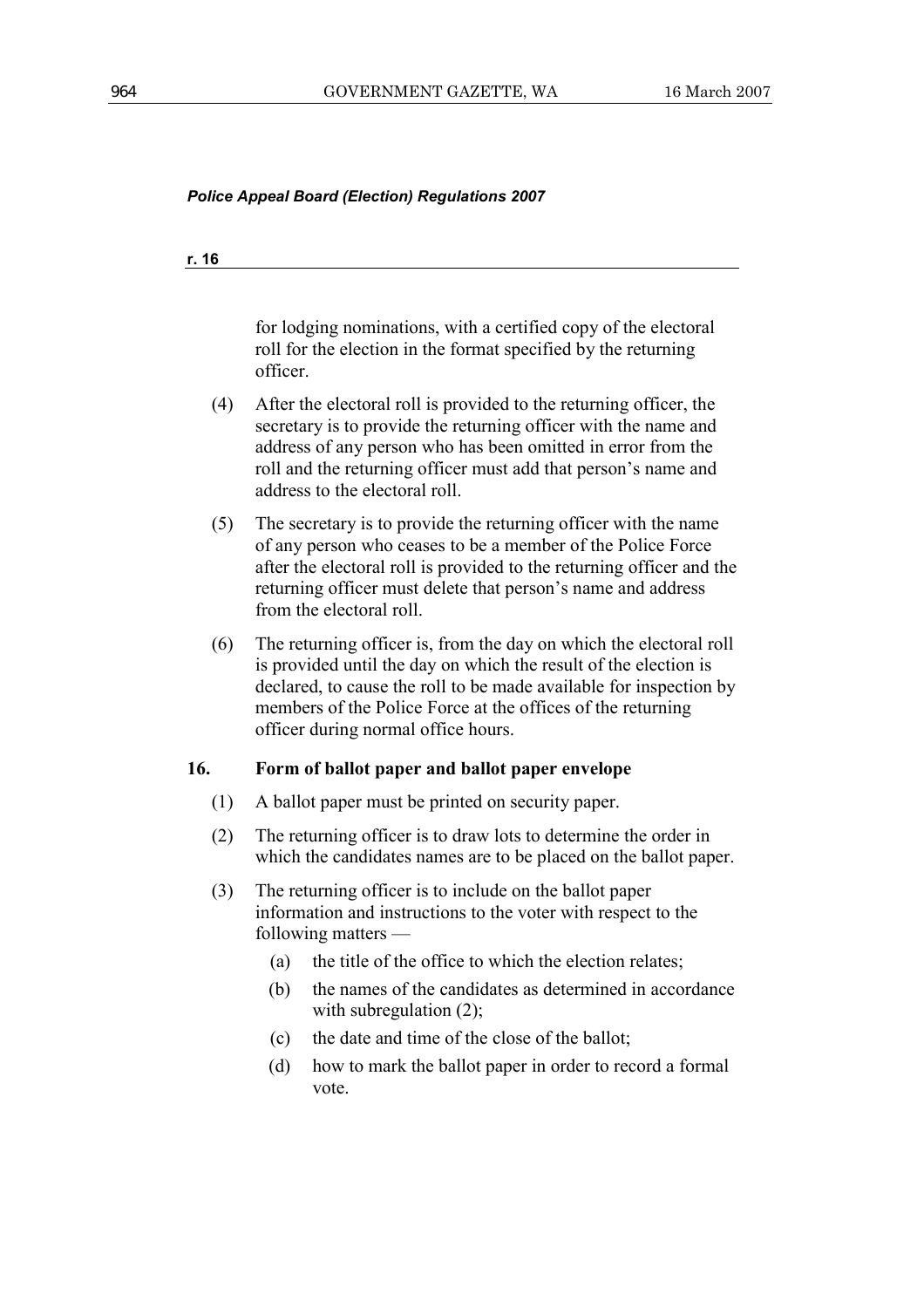**r. 17**

- (4) The returning officer is to include on or attached to the ballot paper envelope information and instructions to the voter with respect to the following matters —
	- (a) placing the ballot paper, when completed, in the envelope marked "ballot paper envelope" and then to seal that envelope;
	- (b) completing the details on the declaration in the form specified in regulation 17 attached to the ballot paper envelope;
	- (c) placing the ballot paper envelope in the envelope addressed to the returning officer;
	- (d) sealing the envelope addressed to the returning officer and posting it to reach the returning officer before the time of the close of the ballot.
- (5) The returning officer is to obtain from the printer of the ballot papers a certificate stating the number of ballot papers printed.

#### **17. Form of declaration**

The declaration must contain —

- (a) the full name of the elector; and
- (b) the address of the elector; and
- (c) an identifying number shown against the name of the elector on the returning officer's electoral roll; and
- (d) the nature of the election; and
- (e) provision for the elector to declare, by placing his or her signature in the space provided, that he or she is the elector named on the declaration.

### **18. Issue of ballot papers**

 (1) As soon as practicable after the date fixed under regulation 13 for issuing ballot papers in respect of the election, the returning officer is to send by post to each person whose name appears on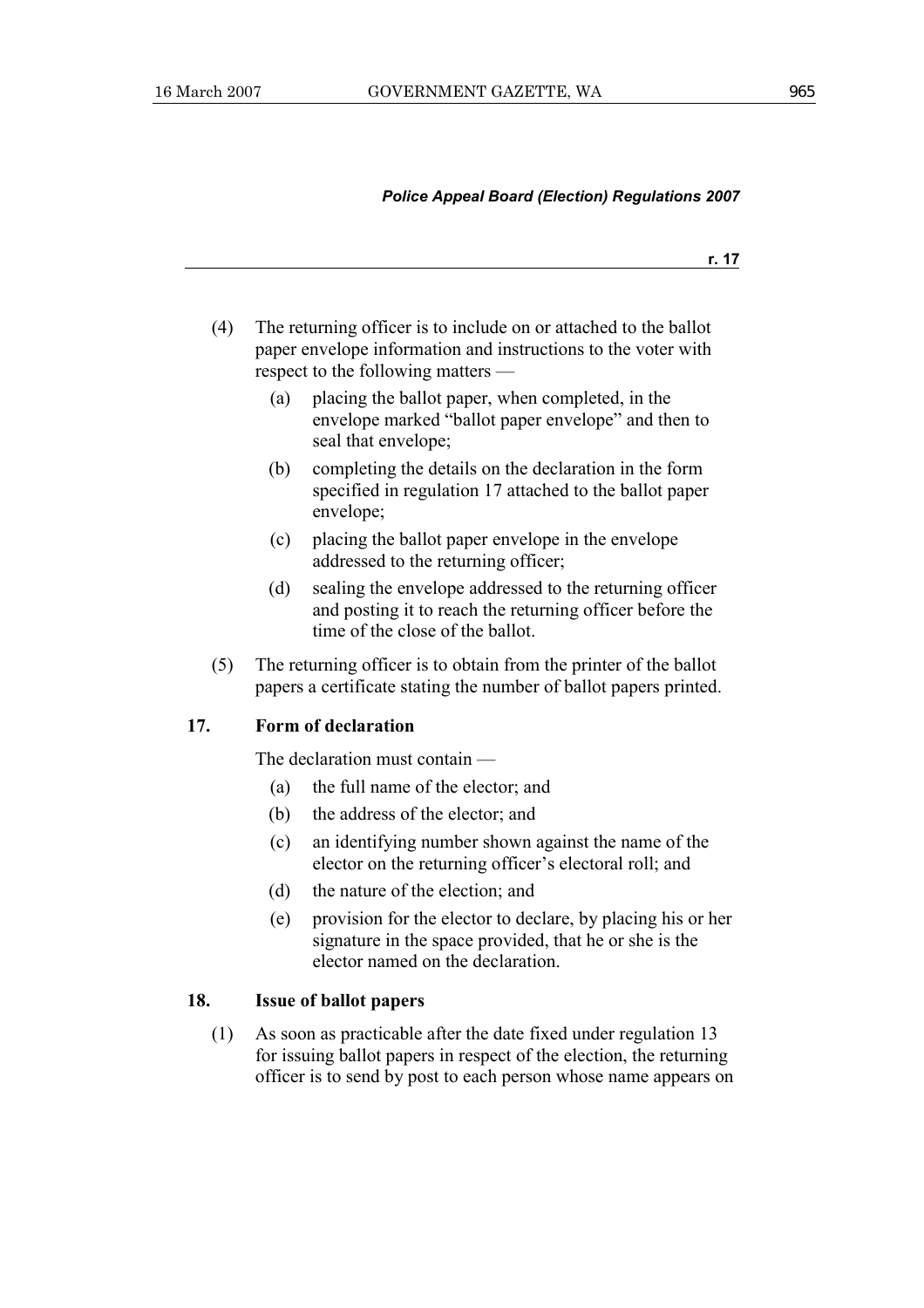#### **r. 19**

the electoral roll at the address shown on the roll in a sealed envelope —

- (a) a ballot paper; and
- (b) an envelope marked "ballot paper envelope"; and
- (c) voting instructions; and
- (d) candidates' profiles; and
- (e) a reply-paid envelope
	- (i) that is addressed to the returning officer at the box used under regulation 23; and
	- (ii) that may be posted without expense by the voter.
- (2) The sealed envelope referred to in subregulation (1) must bear an instruction that, if it is not delivered to the addressee, it should be returned to the box referred to in subregulation  $(1)(e)(i)$ .

# **19. Issue of duplicate ballot paper or ballot paper envelope**

- (1) If, on an application before the time of the close of the ballot in an election, the returning officer is satisfied that a ballot paper or ballot paper envelope issued to a person whose name is on the electoral roll has not been received or has been lost, destroyed or spoilt, the returning officer is to issue to that person a duplicate ballot paper, or ballot paper envelope, as the case may be.
- (2) An application under subregulation (1) must
	- (a) be made in writing; and
	- (b) set out the grounds on which the application is made; and
	- (c) declare that the person has not voted in the election.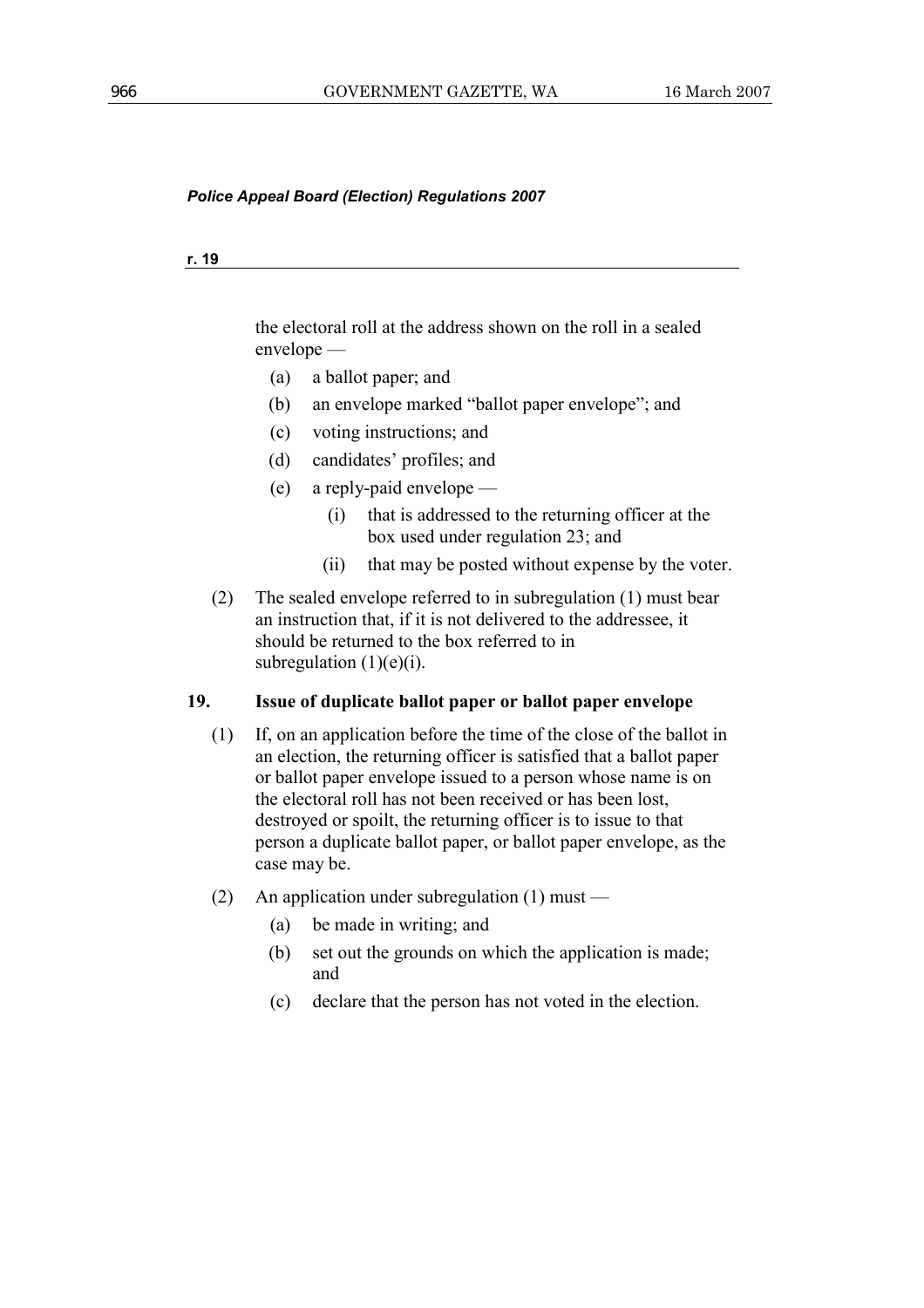**r. 20**

# **20. How to mark ballot paper**

- (1) Voting is to be by means of a preferential ballot.
- (2) If there are 2 nominations only, a person is to mark his or her vote on the ballot paper by placing the numeral 1 opposite the name of the candidate for whom he or she votes.
- (3) If there are more than 2 nominations, a person is to  $-$ 
	- (a) mark his or her vote on the ballot paper by placing the numeral 1 opposite the name of the candidate for whom he or she votes as his or her first preference; and
	- (b) give contingent votes for all the remaining candidates by placing the numerals 2, 3 and so on, as the case requires, opposite their names, so as to indicate by such numerical sequence the order of his or her preference.

## **21. Ballot Box**

- (1) The returning officer is to provide such ballot boxes as are necessary for the election.
- (2) Before a ballot box is used to take reply-paid envelopes for the election that have been sent to the returning officer, the returning officer is to satisfy himself or herself that it is empty and then secure it with a security device in a way that ensures that nothing can be removed from it without breaking the security device.
- (3) When a reply-paid envelope for the election is received by the returning officer, the returning officer or an assistant is to place the envelope in a ballot box provided for that purpose.
- (4) The ballot box is to remain secured by the security device until the close of the ballot.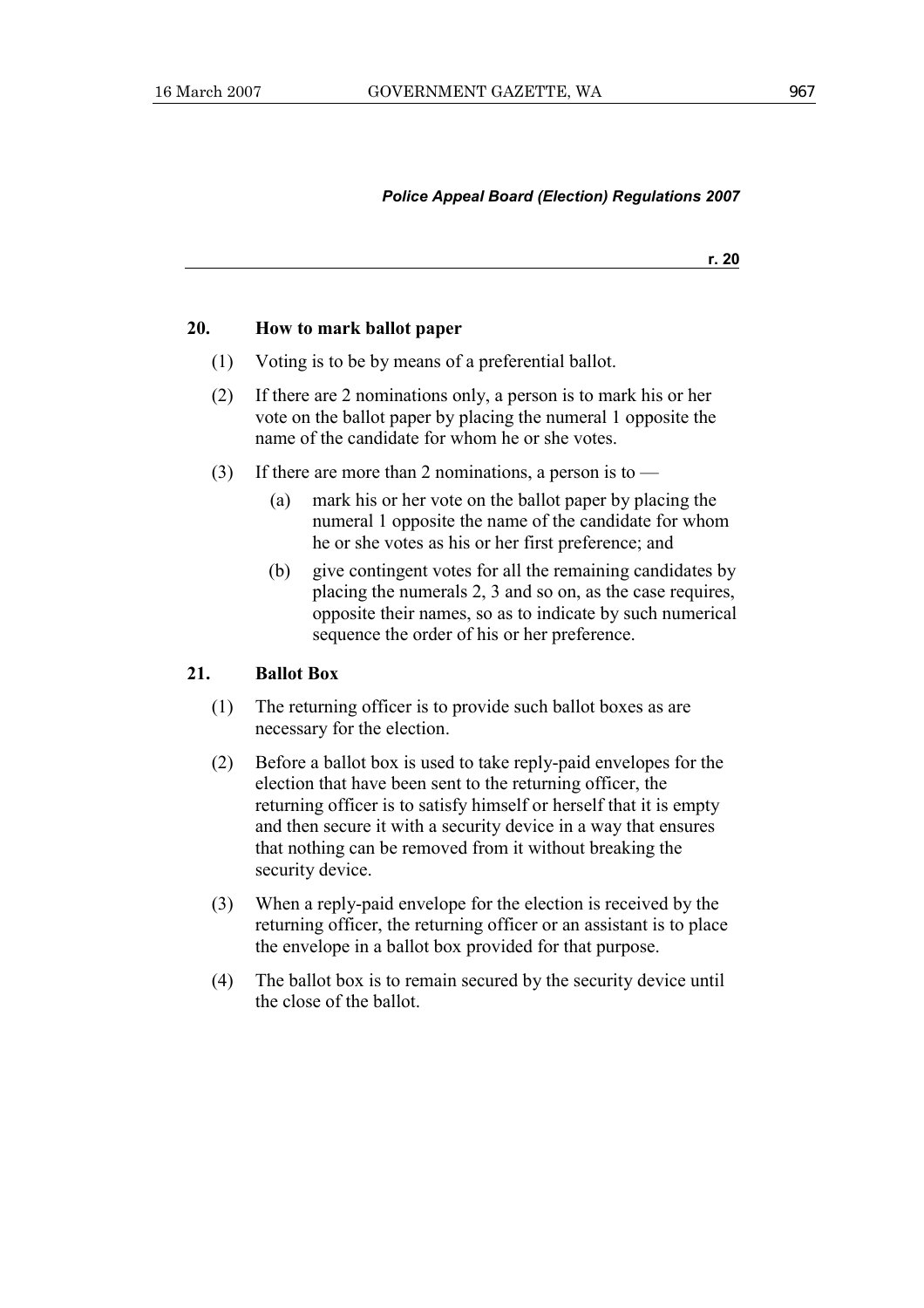**r. 22**

#### **22. Scrutineers**

- (1) Each candidate for the election may, by notice given to the returning officer in the form of Form 2 before the close of the ballot, appoint a scrutineer to represent the candidate at the counting of votes.
- (2) A scrutineer must make a declaration in the form of the declaration in Form 2.
- (3) A scrutineer may
	- (a) be present while the returning officer carries out his or her functions under regulations 24, 25 and 27; and
	- (b) direct the attention of the returning officer to
		- (i) any irregularity relating to the issue of ballot papers; and
		- (ii) the admission of any envelope to scrutiny; and
		- (iii) the admission of a ballot paper as formal; and
		- (iv) the rejection of a ballot paper as informal; and
		- (v) the counting of the vote.
- (4) A scrutineer must not touch a ballot paper or an envelope containing a ballot paper.
- $(5)$  If a scrutineer
	- (a) interrupts the scrutiny otherwise than in accordance with subregulation (3); or
	- (b) fails to make a declaration under subregulation (2); or
	- (c) touches a ballot paper or an envelope containing a ballot paper,

 the returning officer may direct the scrutineer to leave the place where the scrutiny is being conducted.

 (6) A scrutineer must not refuse or fail to comply with a direction given by the returning officer under subregulation (5). Penalty: a fine of \$100.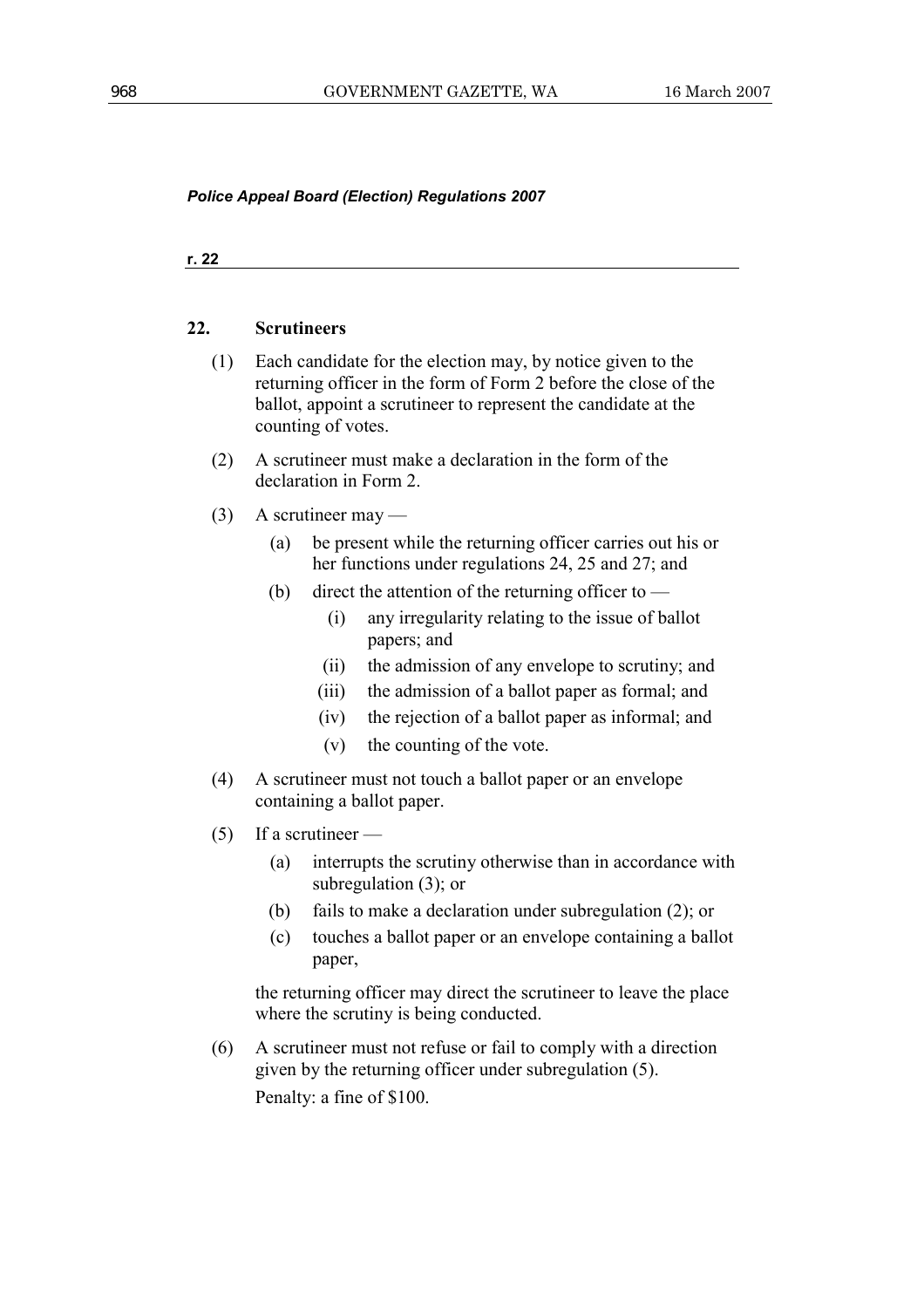**r. 23**

#### **23. Post Office box for receipt of ballot papers**

 The returning officer must use, for the purpose of receiving ballot papers in respect of the election —

- (a) if the returning officer is appointed under regulation 4(1), the Western Australian Electoral Commission post office box; or
- (b) if the returning officer is the returning officer by virtue of the operation of regulation 4(2), the Police Union of Workers of Western Australia post office box; or
- (c) a private box at a post office, being a private box used exclusively for that purpose.

#### **24. Scrutiny**

- (1) As soon as practicable after the close of the ballot, the returning officer must, in the presence of any scrutineer who wishes to attend, produce and open the ballot box.
- (2) The returning officer or an assistant must
	- (a) remove ballot paper envelopes from the reply-paid envelopes; and
	- (b) check the declaration attached to the ballot paper envelope; and
	- (c) reject any ballot paper envelope if the declaration attached to it does not comply with regulation 17(a) to (d) or the elector has not completed it in accordance with regulation 17(e).
- (3) If not satisfied as to the matters referred to in subregulation (2), the returning officer or an assistant is to make a record on the ballot paper envelope of its rejection without opening the envelope or allowing it to be opened.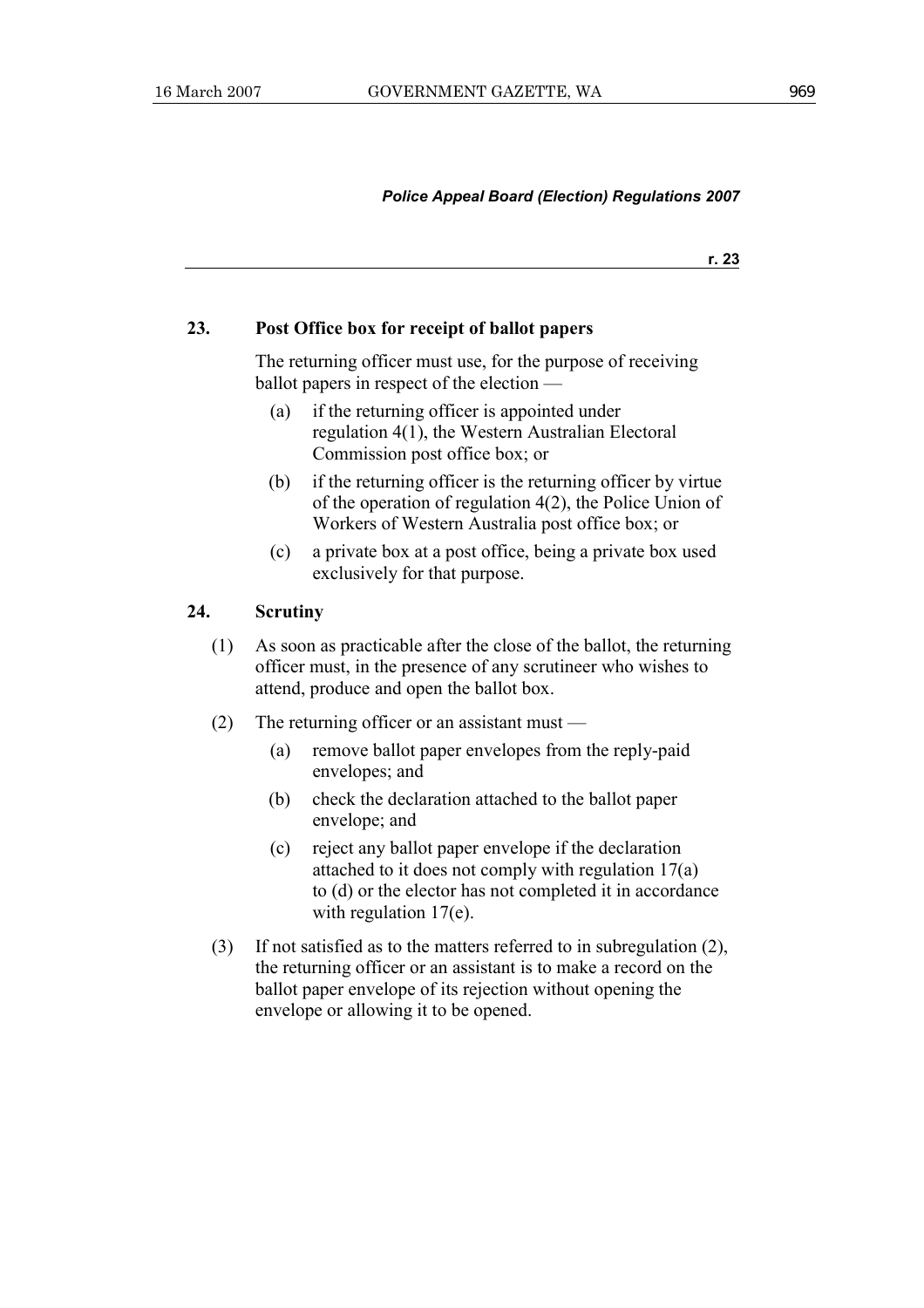#### **r. 25**

- (4) If satisfied as to the matters referred to in subregulation (2), the returning officer or an assistant is to —
	- (a) mark off the name on the electoral roll of the person who completed the declaration attached to the ballot paper envelope; and
	- (b) remove the declaration attached to the ballot paper envelope; and
	- (c) open all the ballot paper envelopes and remove the ballot papers; and
	- (d) proceed with the scrutiny and counting of votes.

#### **25. Method of count**

- (1) The method of counting the ballot papers is the preferential system.
- (2) The method and procedure for conducting the count is as provided in the *Electoral Act 1907* for Legislative Assembly elections.
- (3) If on any count 2 or more candidates have received the same number of votes, the returning officer is to draw lots to determine which candidate's preference votes are to be distributed first.
- (4) The returning officer may, from time to time, adjourn the scrutiny and count to a day and hour fixed or to be fixed by the returning officer.
- (5) If the returning officer adjourns the scrutiny and count, he or she must notify the candidates and scrutineers of the day and time to which scrutiny and count is adjourned.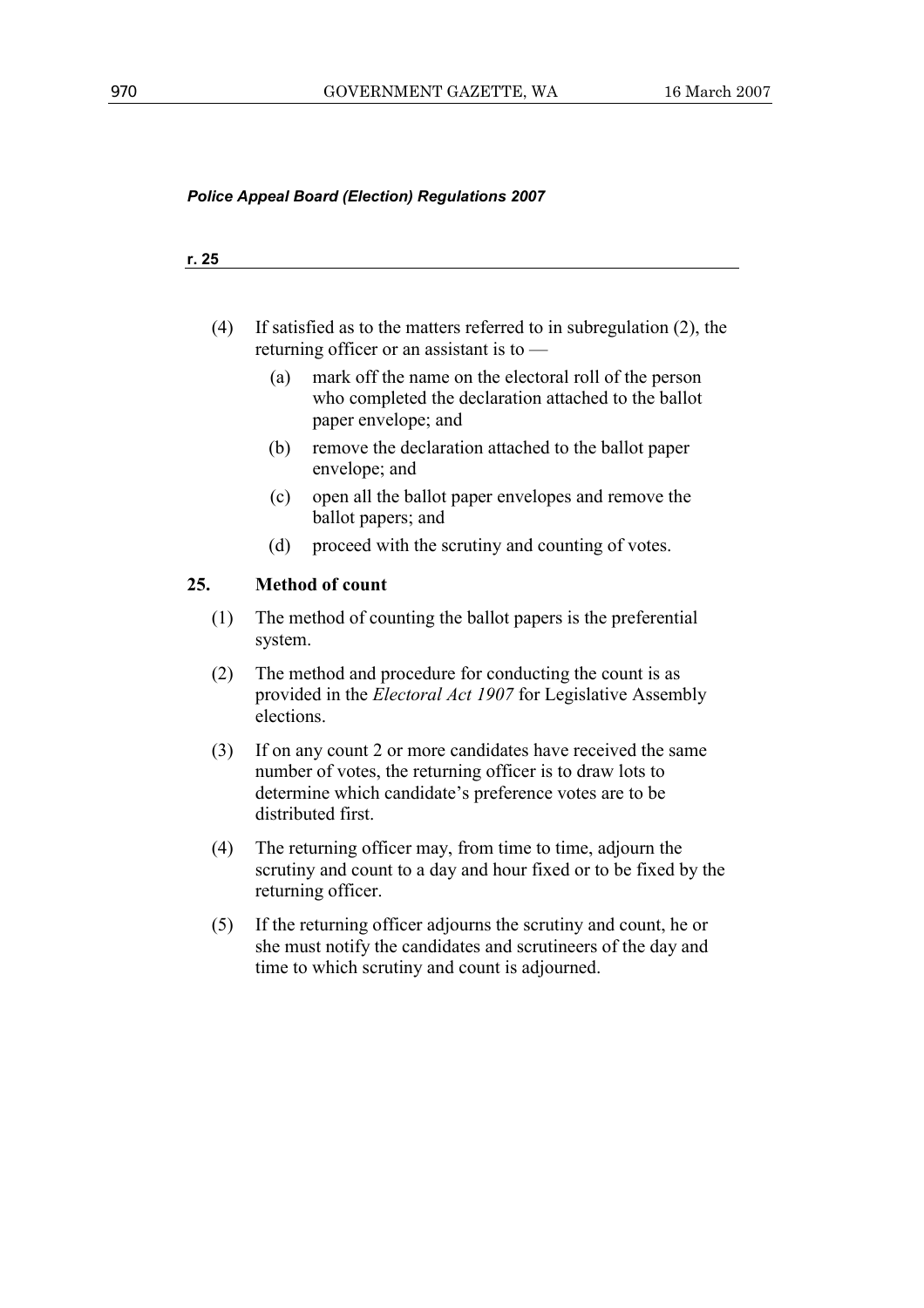**r. 26**

## **26. Informal ballot papers**

- (1) The returning officer must reject as informal a ballot paper that —
	- (a) is not printed on security paper; or
	- (b) is not marked substantially in accordance with the instructions on the ballot paper.
- (2) If, during the scrutiny, a scrutineer informs the returning officer that the scrutineer objects to a ballot paper being admitted as formal or rejected as informal, the returning officer must decide the matter and endorse his or her decision on the back of the ballot paper.
- (3) The returning officer is the sole and final judge of whether or not a ballot paper is formal or informal.

# **27. Recount of ballot papers**

- (1) At any time before the declaration of the poll, the returning officer may, if he or she thinks fit, at the request of a scrutineer, or of his or her own volition, recount the ballot papers.
- (2) The returning officer in conducting the recount has the same powers as if the recount was the count and may reverse any decision in relation to the scrutiny as to the admission or rejection of a ballot paper.

#### **28. Declaration of result**

- (1) The returning officer is to declare the result of the election by giving written notice of the result to the secretary.
- (2) The returning officer's notice of the result given to the secretary in respect of the election is also to declare —
	- (a) the number of ballot papers printed, as certified by the printer; and
	- (b) the number of ballot papers (other than duplicate ballot papers) issued; and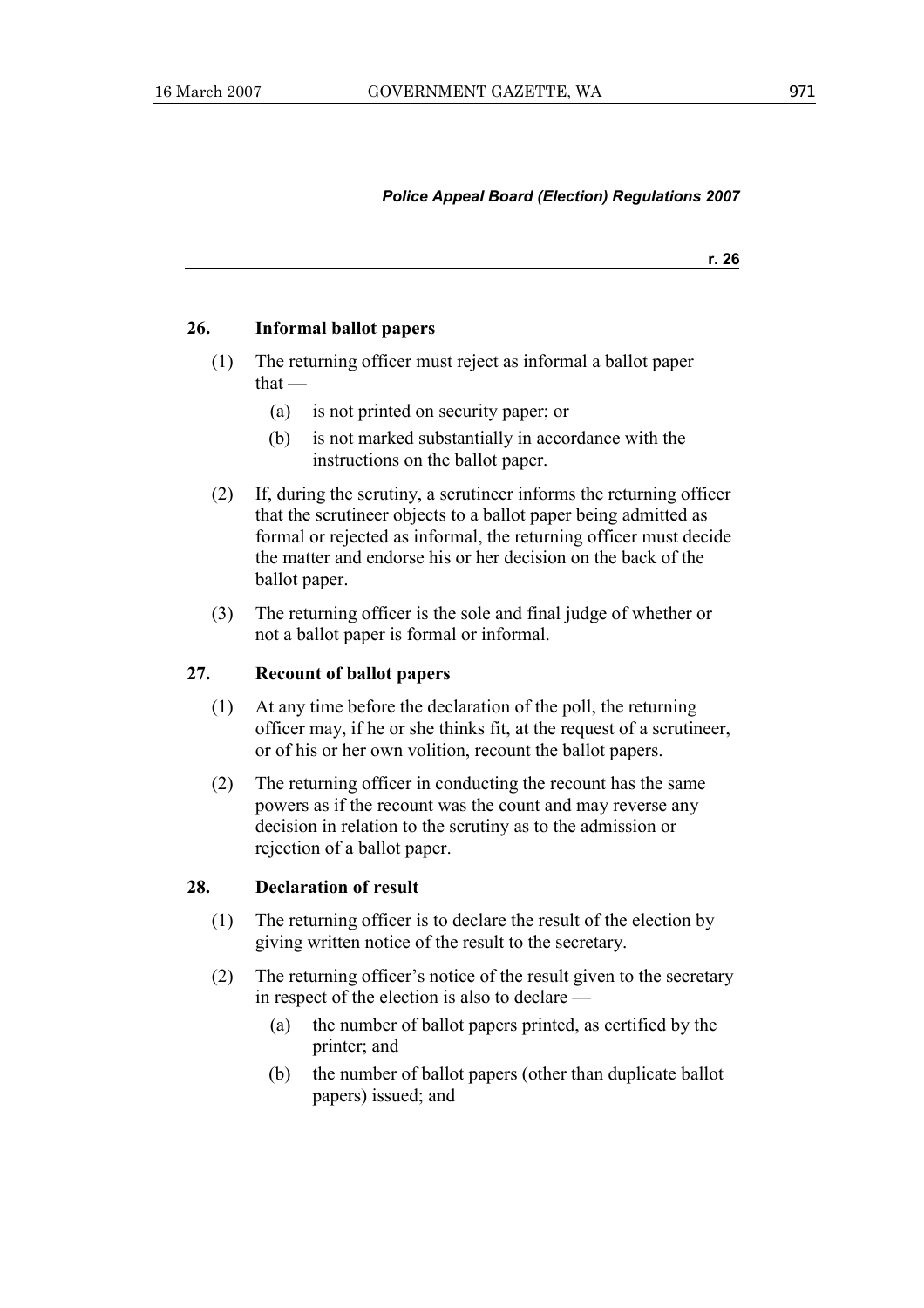#### **r. 29**

- (c) the number of duplicate ballot papers issued; and
- (d) the number of unused ballot papers; and
- (e) the number of ballot paper envelopes rejected under regulation 24(2); and
- (f) the number of ballot papers admitted as formal; and
- (g) the number of ballot papers rejected as informal; and
- (h) the number of votes admitted as recorded in favour of each candidate; and
- (i) the number of votes recorded in favour of the last 2 candidates after any distribution of preferences.

#### **29. Preservation and custody of election material**

- (1) On the completion of the counting of votes, the returning officer is to give the following items to the secretary —
	- (a) all nomination papers;
	- (b) all ballot papers admitted as formal;
	- (c) all rejected ballot paper envelopes or informal ballot papers;
	- (d) all declarations removed from ballot paper envelopes;
	- (e) all reply-paid envelopes received after the close of the ballot;
	- (f) the marked electoral roll against which the declarations were checked<sup>.</sup>
	- (g) all unused ballot papers, declarations and other documents prepared in connection with the election.
- (2) Before giving the secretary the items referred to subregulation (1), the returning officer is to place them in a container sealed by the returning officer and with a label signed and dated by the returning officer showing that items in the container relate to the election.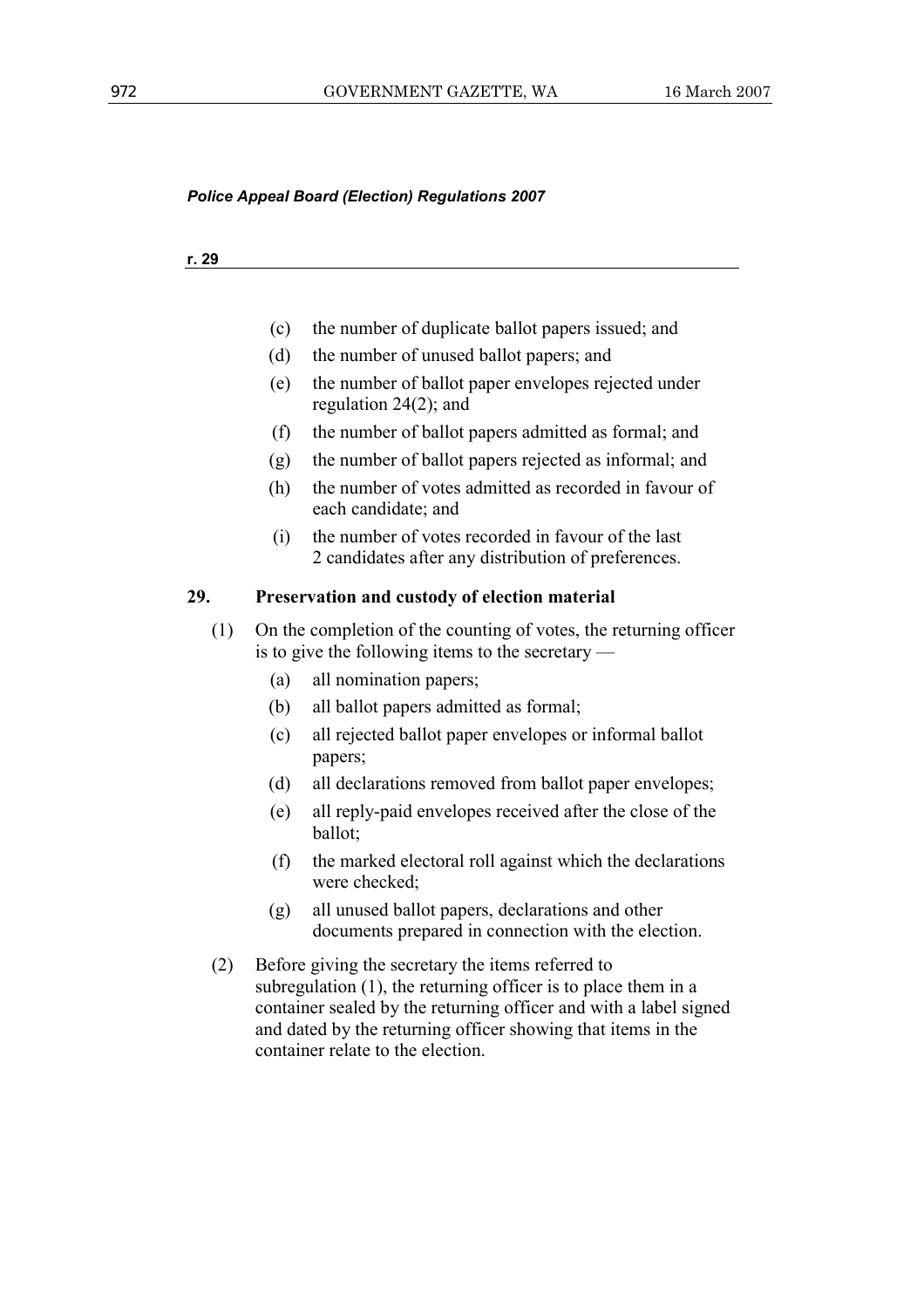**r. 30**

 (3) The secretary is to retain the container for a period of not less than one year after the date of the election.

### **30. The** *Police Appeal Board Regulations* **amended**

 (1) The amendments in this regulation are to the *Police Appeal Board Regulations*\*.

[\* *Reprint 1 as at 3 December 2004.*]

- (2) Regulation 2 is amended by deleting the definitions of "Appendix" and "returning officer".
- (3) Regulations 3, 4, 5 and 6 are repealed.
- (4) The Appendix is repealed.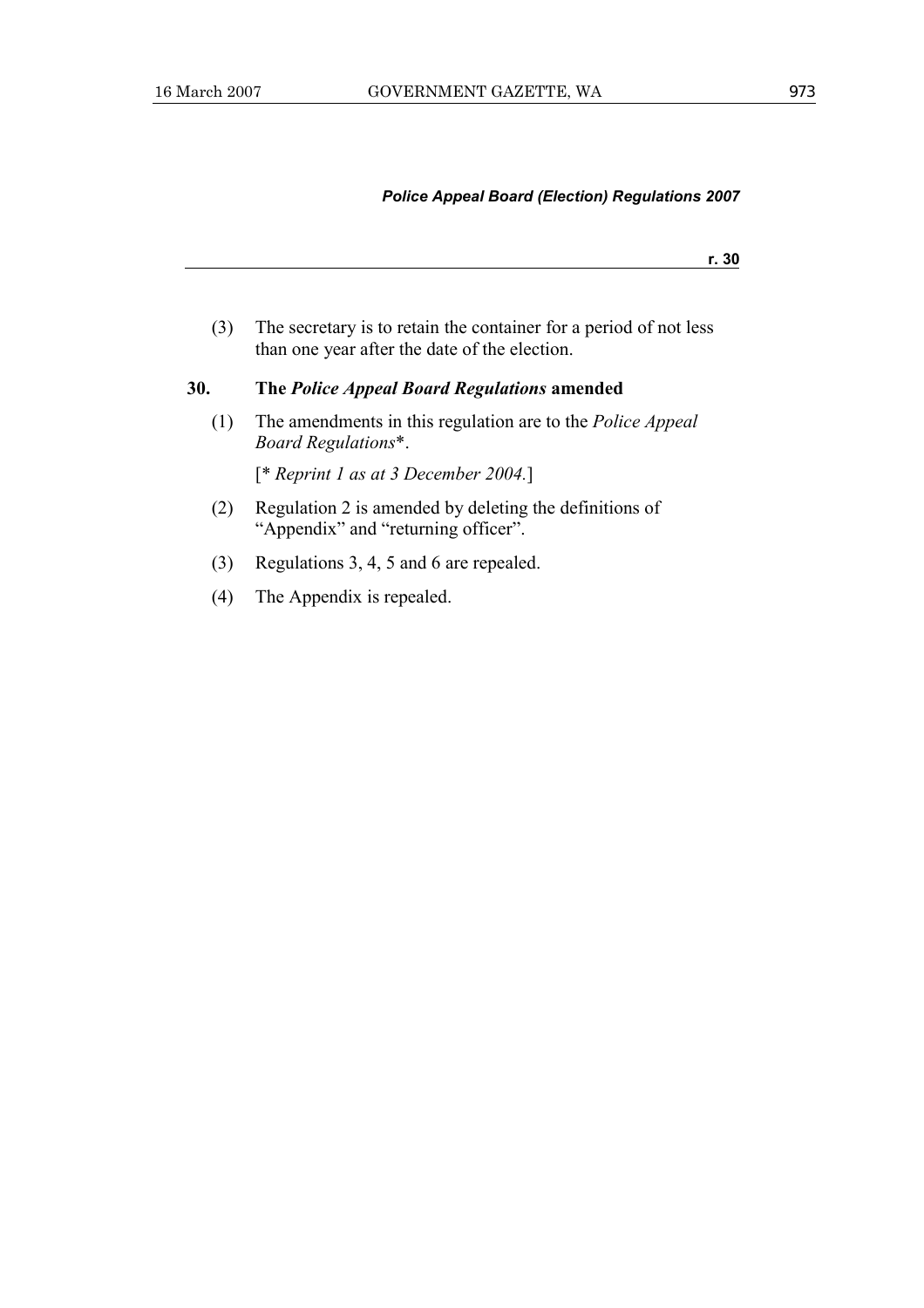*Police Appeal Board (Election) Regulations 2007*  **Schedule 1** Forms

# **Schedule 1 — Forms**

[r. 7(1)(a), 22(1)]

**1. Nomination by candidate** 

# **NOMINATION FOR ELECTION FOR MEMBER OF THE POLICE APPEAL BOARD**

| Candidate's details                                                  |                        |                |                    |  |          |  |
|----------------------------------------------------------------------|------------------------|----------------|--------------------|--|----------|--|
| <b>Title</b>                                                         |                        | <b>Surname</b> |                    |  |          |  |
| <b>Given names</b>                                                   |                        |                |                    |  |          |  |
| <b>Name</b><br>requested to<br>be shown on<br>ballot paper<br>Postal | No.                    |                | <b>Street name</b> |  |          |  |
| address                                                              | Suburb/<br><b>Town</b> |                |                    |  | Postcode |  |
| <b>Telephone</b><br>numbers                                          | (H)                    |                | (W)                |  |          |  |
| Fax number                                                           |                        |                | Email              |  |          |  |

| Signature of candidate |  | Jate |  |  |
|------------------------|--|------|--|--|
|------------------------|--|------|--|--|

Nominations must be received by the returning officer before *(date and time for the close of nominations to be inserted here)*, the date and time for the close of nominations. *(Name and address of returning officer to be inserted in this box) (Telephone and facsimile number and email address (if any) of the returning officer to be inserted in this box)*